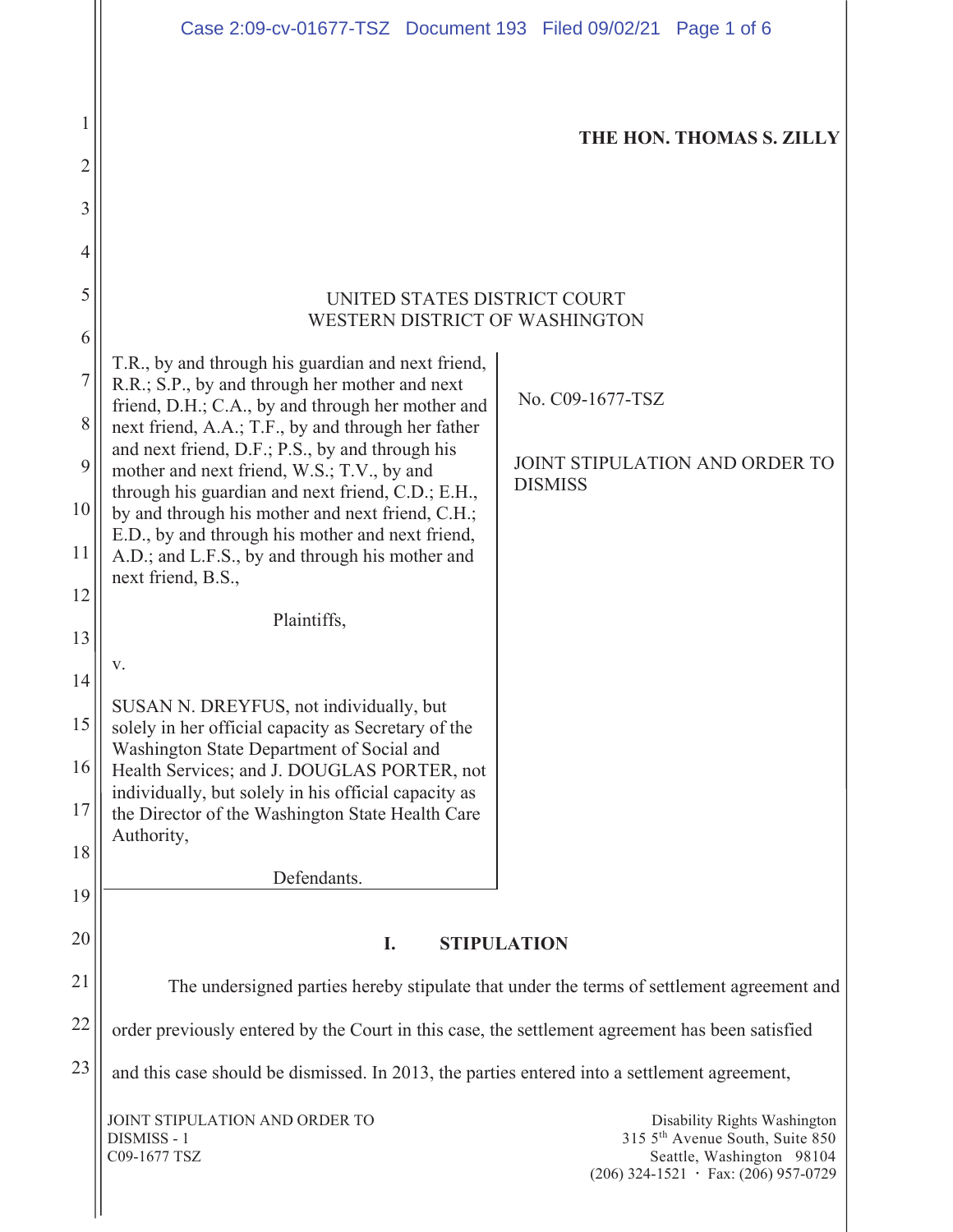## Case 2:09-cv-01677-TSZ Document 193 Filed 09/02/21 Page 2 of 6

1 2 3 4 which was approved by the Court pursuant to Fed. R. Civ. Proc. 23. ECF 119 1 and ECF 137. The parties subsequently entered into stipulations regarding Defendant's satisfaction of the exit criteria for dismissal. ECF 171\_1, ECF 179. On July 1, 2020, the parties entered into a stipulation that Defendants had satisfied all but six of the exit criteria. ECF 183, Exhibit A.

5 6 7 8 9 10 11 12 13 14 15 16 17 18 19 20 21 22 23 The parties have met throughout the settlement time period to discuss the status of the Wraparound Intensive Services (WISe) program and have provided annual reports to the Court. S*ee* ECF 149, ECF 159, ECF 166, ECF 170, ECF 177, ECF 182, and ECF 186. Over the last year, Defendants updated the WISe Manual to include edits to the WISe Access Protocol to better reflect the process for checking eligibility for members of a Managed Care Entity (MCE) and non-MCE beneficiaries (i.e. American Indian/Alaska Native beneficiaries getting Fee-For-Service (FFS) WISe). *See* 2020 WISe Manual, Section 3, page 21 "WISe Access Protocol/Access Model for Wraparound with Intensive Services (WISe)" available at https://www.hca.wa.gov/assets/billers-and-providers/wise-wraparound-intensive-servicesmanual.pdf. Screening data through December 2020 demonstrates that youth with involvement with various system partners continued to be referred to WISe through various sources, despite challenges presented by the global COVID-19 pandemic. WISe Screening Report 2021 Q2, available at https://www.hca.wa.gov/assets/program/wise-screening-report-cy2021q2 statewide.pdf. In addition, 5,954 children and youth received WISe services in FY 2020, which is just below the stipulated threshold of 82.5% of the estimated annual number of class members to be served annually. WISe Dashboard 2021 Q1, p. 2 available online at https://www.hca.wa.gov/assets/program/wise-dashboard-q1-2021.pdf; *see also* ECF 171 1 at  $\P$  1(a). From June 2020 through May 2021, the number of youth served per month has consistently exceeded the stipulated monthly caseload standard for substantial

JOINT STIPULATION AND ORDER TO DISMISS - 2 C09-1677 TSZ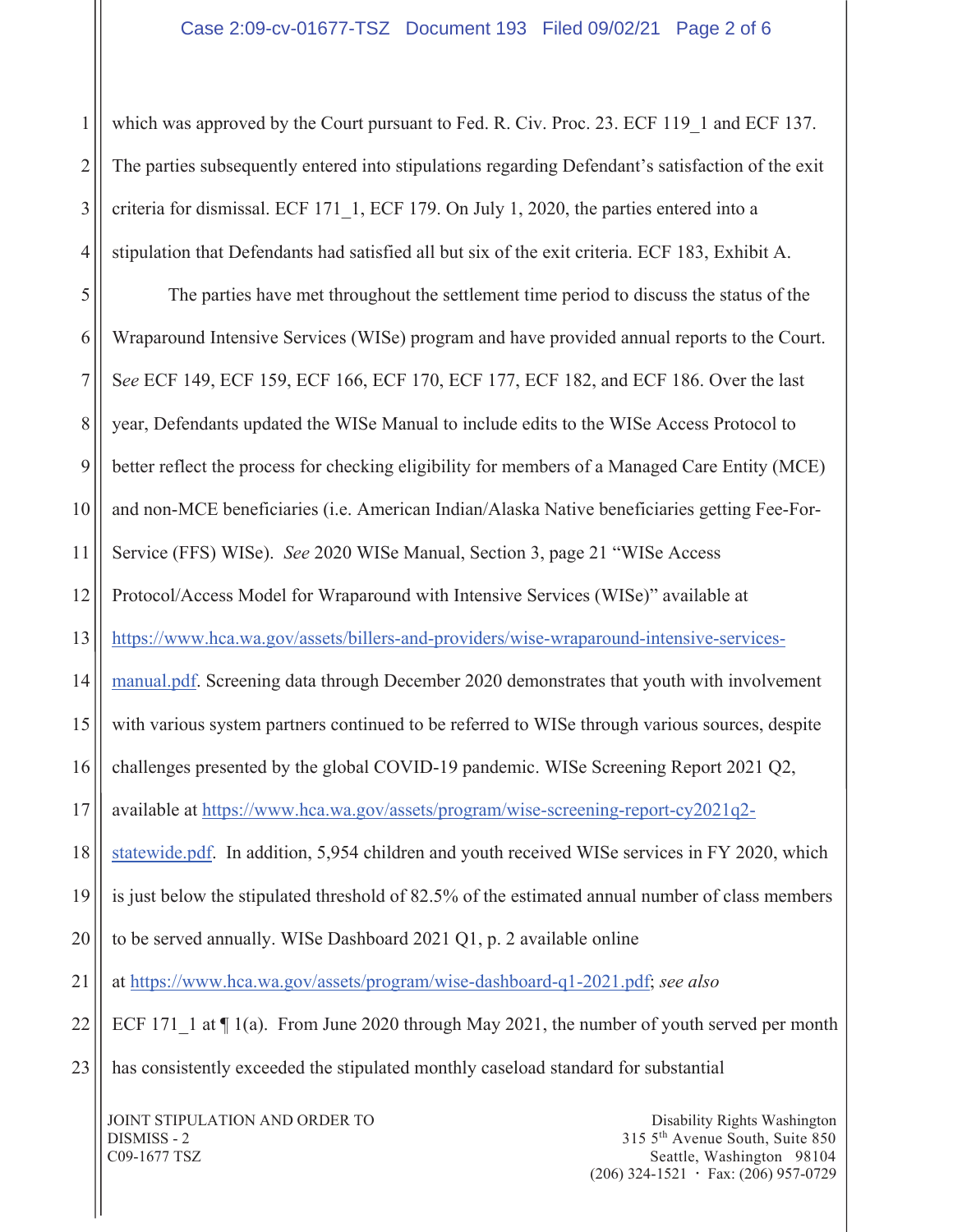1 2 3 4 5 6 7 8 9 10 11 12 13 14 15 16 17 18 19 20 compliance (2,685), and data from July 2018 through November 2020 suggests that, based on the ratio between monthly and annual caseloads, the statewide average length of stay likely exceeds the nine months the parties assumed in calculating monthly target caseloads. WISe Dashboard 2021 Q2, p. 13, available online at https://www.hca.wa.gov/assets/program/wise-dashboardcy2021q2.pdf; June 2021 WISe Length of Stay, set forth in Exhibit A. ; *see also* Dkt. 186 at p. 8 (describing adjusted monthly caseload target). Service intensity data from February 2021 demonstrates that the three month moving average of number of WISe service hours met or exceeded the stipulated 10.5 hour statewide benchmark and 9 hour regional benchmark. The most recent WISe Service Intensity report is available at https://www.hca.wa.gov/assets/program/WISe-service-intensity-202106.pdf; *see*  ECF 171 1 at  $\P$  1(b). Furthermore, consistent with the state's efforts to improve the WISe program, the state agrees to pursue program improvements in the areas of mobile crisis, WISe Interest lists (for those class members requesting WISe), and the screening of transition age youth as set forth in Exhibit B. The parties agree that as of June 30, 2021, the state has substantially complied with the settlement agreement and stipulations. Defendants agree to pay Plaintiffs' reasonable attorneys' fees from July 1, 2020, through the date of this stipulation subject to Court approval. Accordingly, the parties hereby stipulate by their signatures below that the conditions for dismissal contained in each Court Order and Settlement Agreement have been met, and the case should be dismissed with prejudice. //

21 22 23

// // // //

JOINT STIPULATION AND ORDER TO DISMISS - 3 C09-1677 TSZ

Disability Rights Washington 315 5th Avenue South, Suite 850 Seattle, Washington 98104  $(206)$  324-1521  $\cdot$  Fax: (206) 957-0729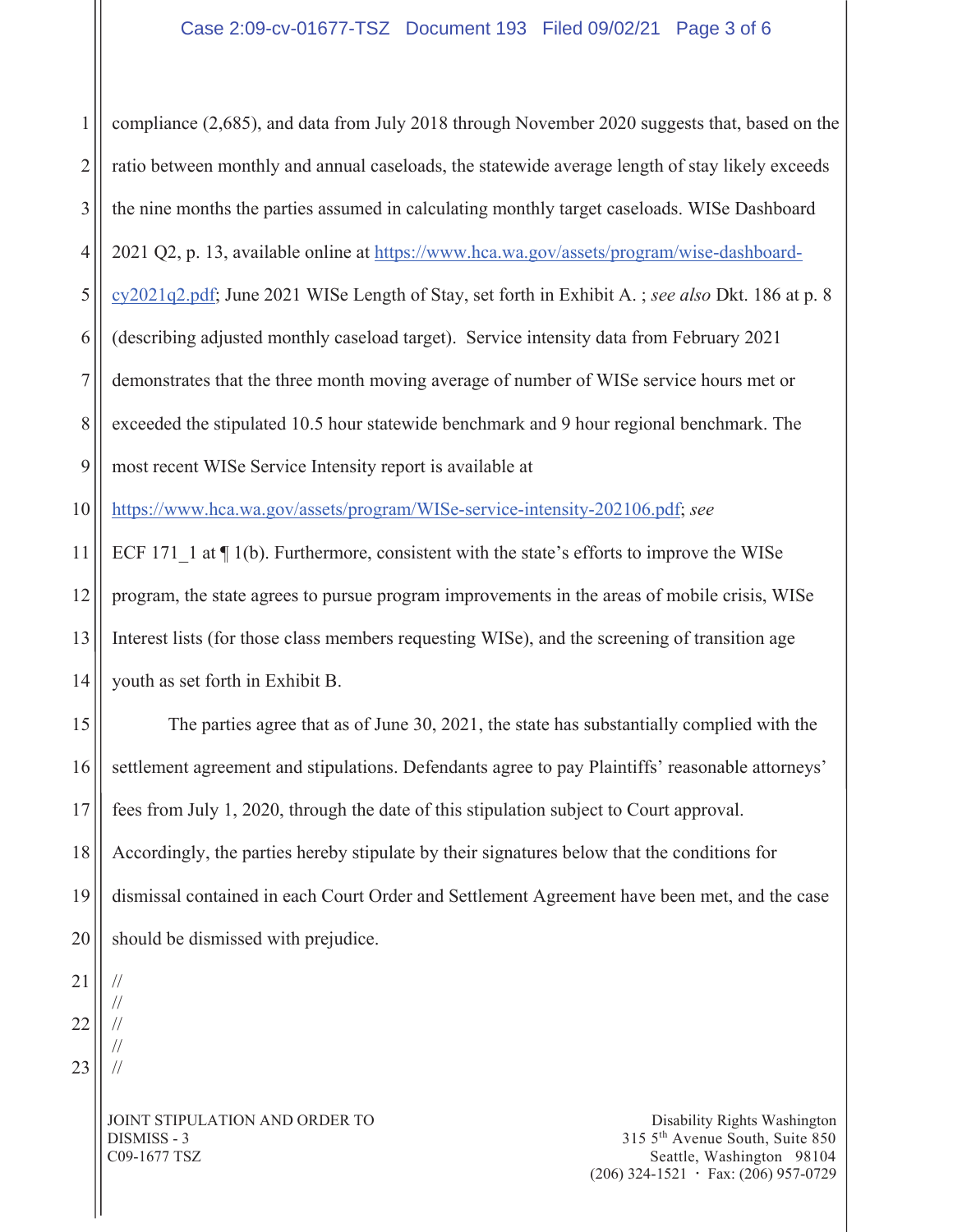RESPECTFULLY SUBMITTED this 2<sup>nd</sup> day of September, 2021.

1

C09-1677 TSZ

| $\overline{2}$ |                                                                                                                                                       |                                                                                                                                                                                            |
|----------------|-------------------------------------------------------------------------------------------------------------------------------------------------------|--------------------------------------------------------------------------------------------------------------------------------------------------------------------------------------------|
|                | <b>For Plaintiffs:</b>                                                                                                                                | <b>For Defendants:</b>                                                                                                                                                                     |
| 3<br>4         | <b>DISABILITY RIGHTS WASHINGTON</b>                                                                                                                   | OFFICE OF THE ATTORNEY GENERAL                                                                                                                                                             |
| 5<br>6<br>7    | /s/Susan Kas<br>Susan Kas, WSBA No. 36592<br>David Carlson, WSBA No. 35767<br>susank@dr-wa.org<br>davidc@dr-wa.org<br>315 5th Avenue South, Suite 850 | /s/ Eric Nelson<br>Angela Coats McCarthy, WSBA No. 35547<br>Eric Nelson, WSBA No. 27183<br>Angela.CoatsMcCarthy@atg.wa.gov<br>Eric.Nelson@atg.wa.gov<br><b>Assistant Attorneys General</b> |
| 8<br>9         | Seattle, WA 98104<br>Telephone: (206) 324-1521<br>Facsimile: (206) 957-0729                                                                           | PO Box 40124<br>Olympia, WA 98504-0124<br>$T: (360) 586-6565$                                                                                                                              |
| 10             | NATIONAL CENTER FOR YOUTH LAW                                                                                                                         |                                                                                                                                                                                            |
| 11             | /s/Leecia Welch<br>Leecia Welch, WSBA No. 26590                                                                                                       |                                                                                                                                                                                            |
| 12             | lwelch@youthlaw.org<br>1212 Broadway, Suite 600                                                                                                       |                                                                                                                                                                                            |
| 13<br>14       | Oakland, CA 94612<br>Telephone: (510) 835-8098<br>Facsimile: (510) 835-8099                                                                           |                                                                                                                                                                                            |
| 15             | NATIONAL HEALTH LAW PROGRAM                                                                                                                           |                                                                                                                                                                                            |
| 16             | /s/ Kimberly Lewis                                                                                                                                    |                                                                                                                                                                                            |
| 17             | Kimberly Lewis, CB No. 144879<br>lewis@healthlaw.org                                                                                                  |                                                                                                                                                                                            |
|                | 18    3701 Wilshire Blvd, Suite 750<br>Los Angeles, CA 90010                                                                                          |                                                                                                                                                                                            |
| 19             | Telephone: (310) 736-1653                                                                                                                             |                                                                                                                                                                                            |
| 20             |                                                                                                                                                       |                                                                                                                                                                                            |
| 21             |                                                                                                                                                       |                                                                                                                                                                                            |
| 22             |                                                                                                                                                       |                                                                                                                                                                                            |
| 23             |                                                                                                                                                       |                                                                                                                                                                                            |
|                | JOINT STIPULATION AND ORDER TO<br>DISMISS - 4                                                                                                         | Disability Rights Washington<br>315 5 <sup>th</sup> Avenue South, Suite 850                                                                                                                |

Seattle, Washington 98104  $(206)$  324-1521  $\cdot$  Fax: (206) 957-0729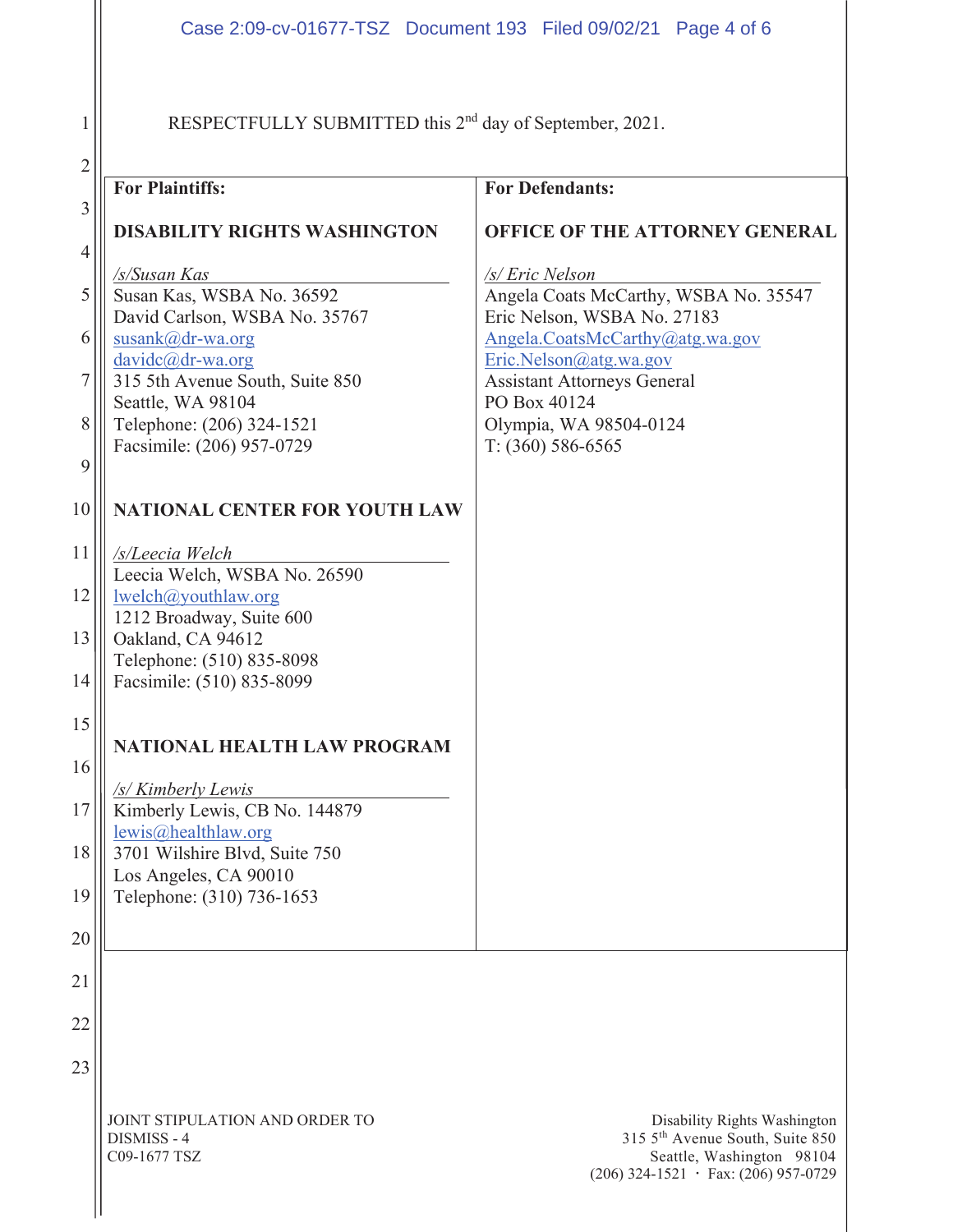|  | <b>ORDER</b> |
|--|--------------|
|--|--------------|

JOINT STIPULATION AND ORDER TO DISMISS - 5 C09-1677 TSZ Disability Rights Washington 315 5th Avenue South, Suite 850 Seattle, Washington 98104  $(206)$  324-1521  $\cdot$  Fax: (206) 957-0729 1 2 3 4 5 6 7 8 9 10 11 12 13 14 15 16 17 18 19 20 21 22 23 Based on the foregoing stipulation of the parties, IT IS HEREBY ORDERED THAT: The Court Orders and Settlement Agreement are terminated pursuant to their terms, and the claims in this case are dismissed with prejudice. ENTERED this day of September, 2021. \_\_\_\_\_ UNITED STATES MAGISTRATE JUDGE/ UNITED STATES DISTRICT JUDGE